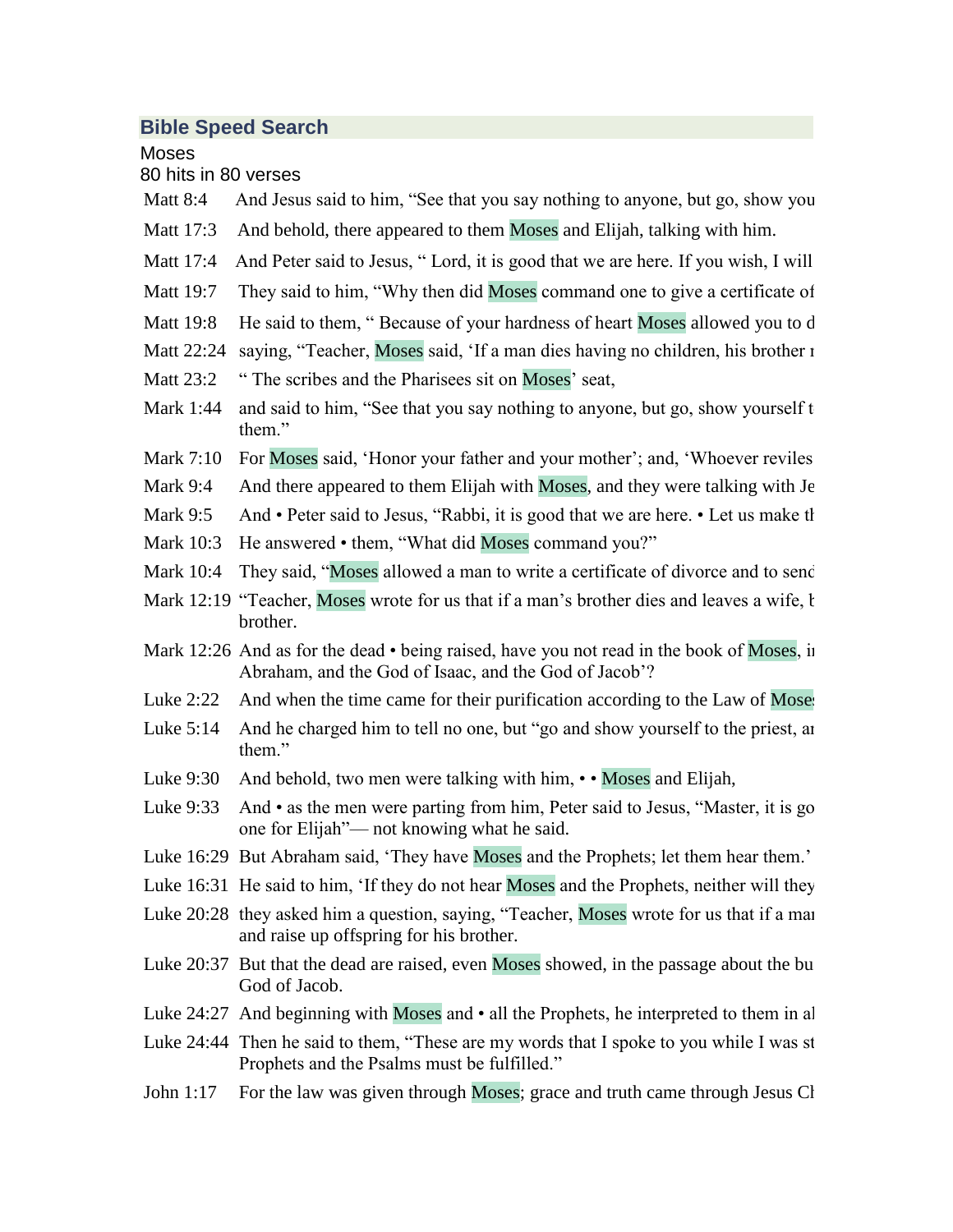- John 1:45 Philip found Nathanael and said to him, "We have found him of whom Moses in the Law and a
- John 3:14 And as Moses lifted up the serpent in the wilderness, so must the Son of Man be lifted up,
- John 5:45 Do not think that I will accuse you to the Father. There is one who accuses you: Moses, on who
- John 5:46 For if you believed Moses, you would believe me; for he wrote of me.
- John 6:32 Jesus then said to them, "Truly, truly, I say to you, it was not Moses who gave you the bread from heaven, but my Father gives you the true bread from heaven, but my Father gives you the true bread from the true heaven.
- John 7:19 Has not Moses given you the law? Yet none of you keeps the law. Why do you seek to kill me?
- John 7:21 Jesus answered them, " I did one work, and you all marvel at it. Moses
- John 7:22 gave you circumcision (not that it is from Moses, but from the fathers), and you circumcise a m
- John 7:23 If on the Sabbath a man receives circumcision, so that the law of Moses may not be broken, are whole body well?
- John 8:5 Now in the Law Moses commanded us to stone such women. So what do you say?"
- John 9:28 And they reviled him, saying, "You are his disciple, but we are disciples of Moses.
- John 9:29 We know that God has spoken to Moses, but as for this man, we do not know where he comes from."
- Acts  $3:22$  Moses said, ' The Lord God will raise up for you a prophet like me from your brothers. You shall like
- Acts 6:11 Then they secretly instigated men who said, "We have heard him speak blasphemous words ag
- Acts 6:14 for we have heard him say that this Jesus of Nazareth will destroy this place and will change the
- Acts 7:20 At this time Moses was born; and he was beautiful in God's sight. And he was brought up for the
- Acts 7:22 And Moses was instructed in all the wisdom of the Egyptians, and he was mighty in his words and deeds.
- Acts 7:29 At this retort Moses fled and became an exile in the land of Midian, where he became the fath
- Acts 7:31 When Moses saw it, he was amazed at the sight, and as he drew near to look, there came the v
- Acts 7:32 "I am the God of your fathers, the God of Abraham and of Isaac and of Jacob.' And Moses trem
- Acts 7:35 "This Moses, whom they rejected, saying, 'Who made you a ruler and a judge?'— this man Go appeared to him in the bush.
- Acts 7:37 This is the Moses who said to the Israelites, 'God will raise up for you a prophet like me from y
- Acts 7:40 saying to Aaron, 'Make for us gods who will go before us. As for this Moses who led us out from the land of Egyptian of Egyptian of Egyptian and  $\alpha$ him.'
- Acts 7:44 "Our fathers had \* the tent of witness in the wilderness, just as he who spoke to Moses directed
- Acts 13:39 by him everyone who believes is freed from everything from which you could not be freed by the law of Moses.
- Acts 15:1 But some men came down from Judea and were teaching the brothers, " Unless you are circumo
- Acts 15:5 But some believers who belonged to the party of the Pharisees rose up and said, "It is necessary Moses."
- Acts 15:21 For from ancient generations Moses has had in every city those who proclaim him, for he is rea
- Acts 21:21 and they have been told about you that you teach all the Jews who are among the Gentiles to for walk according to our customs.
- Acts 26:22 To this day I have had the help that comes from God, and so I stand here testifying both to small